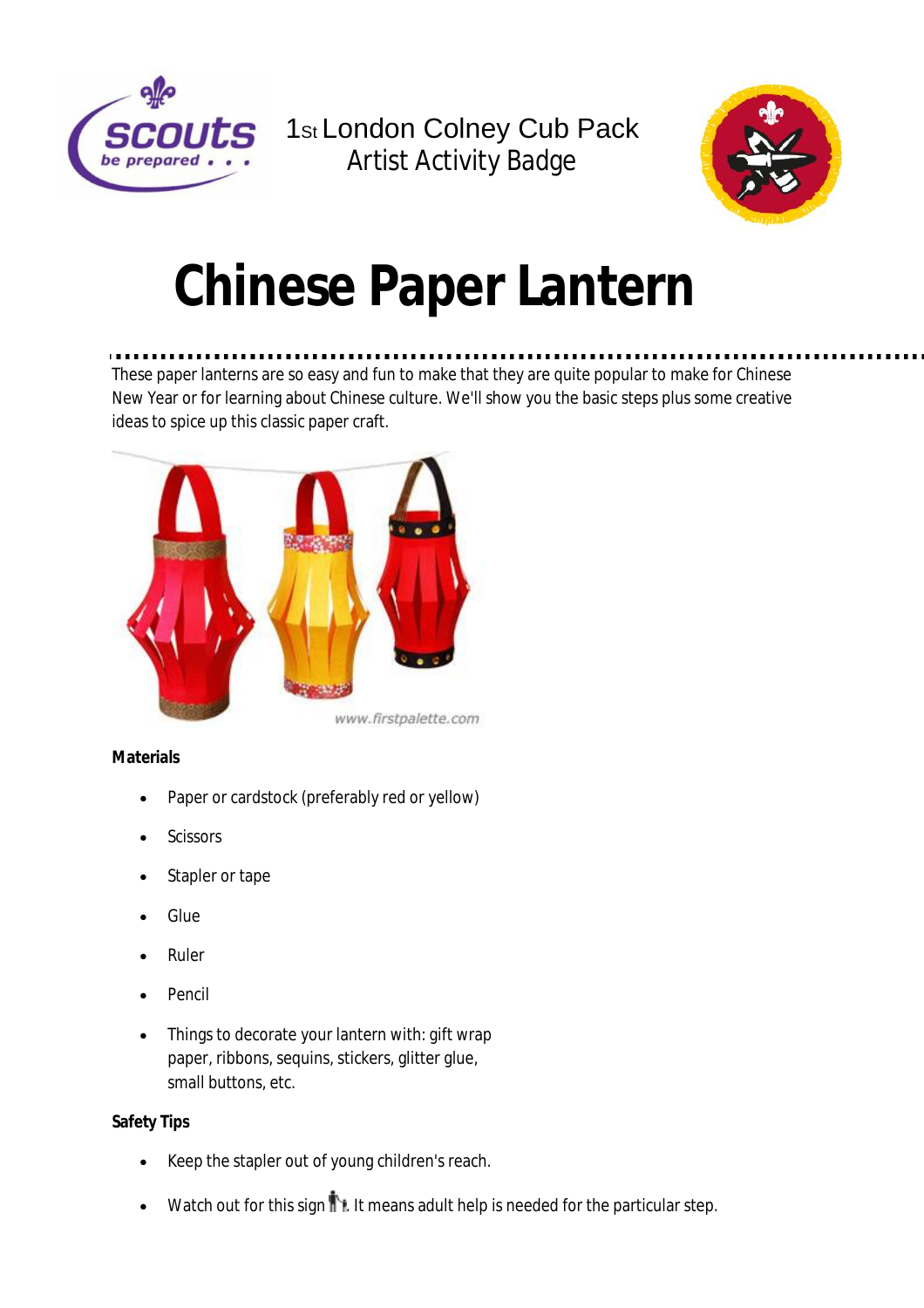#### **Steps**



1. Start out with an A4, Letter size, or any rectangular sheet of paper or cardstock. Red and yellow are preferred colors for a Chinese-themed lantern, but you can always choose any color you like.



2. Cut a 1-inch wide strip off on one short side. Set this aside for the handle.



3. Fold the paper in half, lengthwise.



- 4. Draw a horizontal line one inch from the long edge opposite the fold.
	- \*This line is just a guide for cutting and may not be necessary for older kids.



5. Starting from the folded edge, cut a straight line about an inch from one short edge, all the way up to the horizontal line.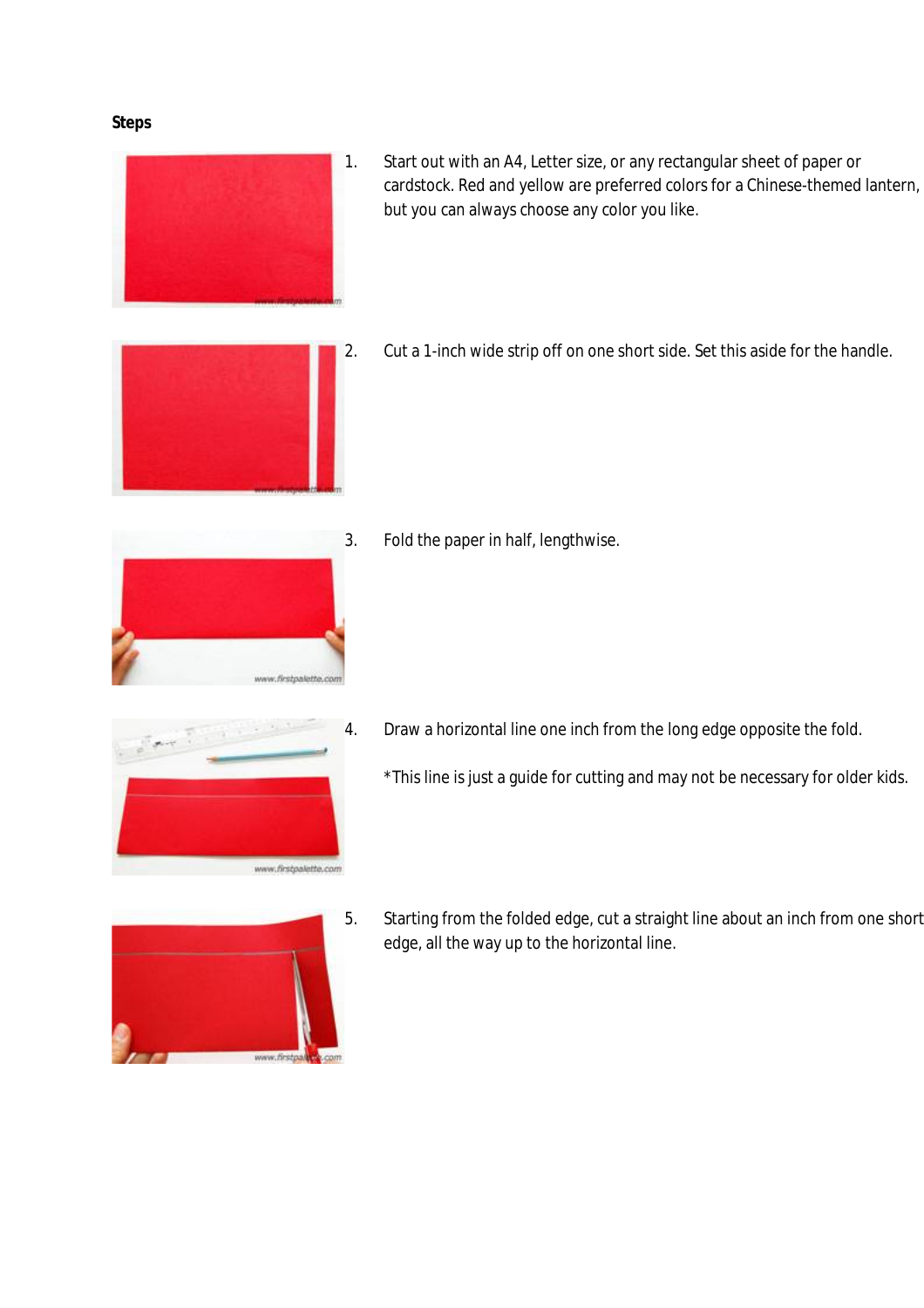

6. Continue to cut more straight lines about 1 inch apart until you reach the opposite short edge of the paper. Remember that the horizontal line marks the point where you stop cutting each straight line.



7. Unfold the paper. The paper will have several vertical slits along the middle. Erase any pencil marks or re-fold the crease the opposite way to hide the pencil marks at the back.



 $8.$  Decorating the lantern is optional but if you wish to jazz up yours, here are some ideas you can try:

a.) Make a border by painting with any water-based paint or coloring with crayons or oil pastels.



b.) Create patterns and details with glitter glue, puffy paint, or markers.



c.) Glue on a strip of gift wrap paper, patterned paper, fabric, lace, washi tape, or a wide ribbon to make a border.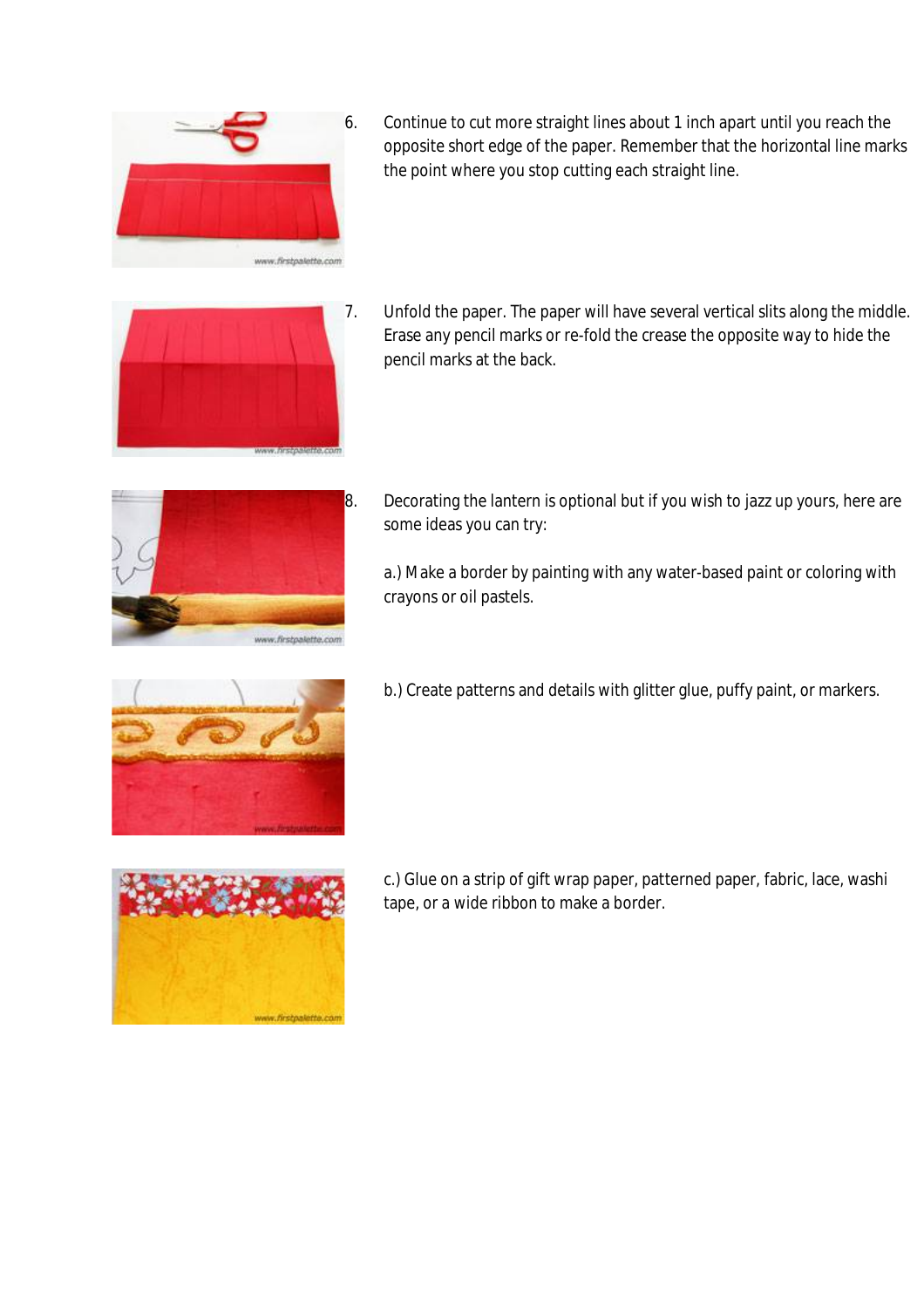

9.

tte com

Ť۲

d.) Add texture by gluing on materials like craft foam or felt shapes, small buttons, beads, sequins, ribbon, lace, etc. Do not glue on materials that are too heavy for your paper though.

Take note to leave at least a half-inch of undecorated area on one top corner. This space will allow you to connect the two edges of the paper to form a lantern.

Form the paper into a tube shape to transform it into a lantern. Overlap the long edges at least a half-inch. Staple or tape the top and bottom corners.



10. Glue on the paper handle from Step 2. Decorate the handle if you like.

Once the glue dries, hang the paper lantern as a festive Chinese New Year decoration.

### **More Ideas**



Instead of paper, you can use a length of ribbon, lace or fabric for the handle.